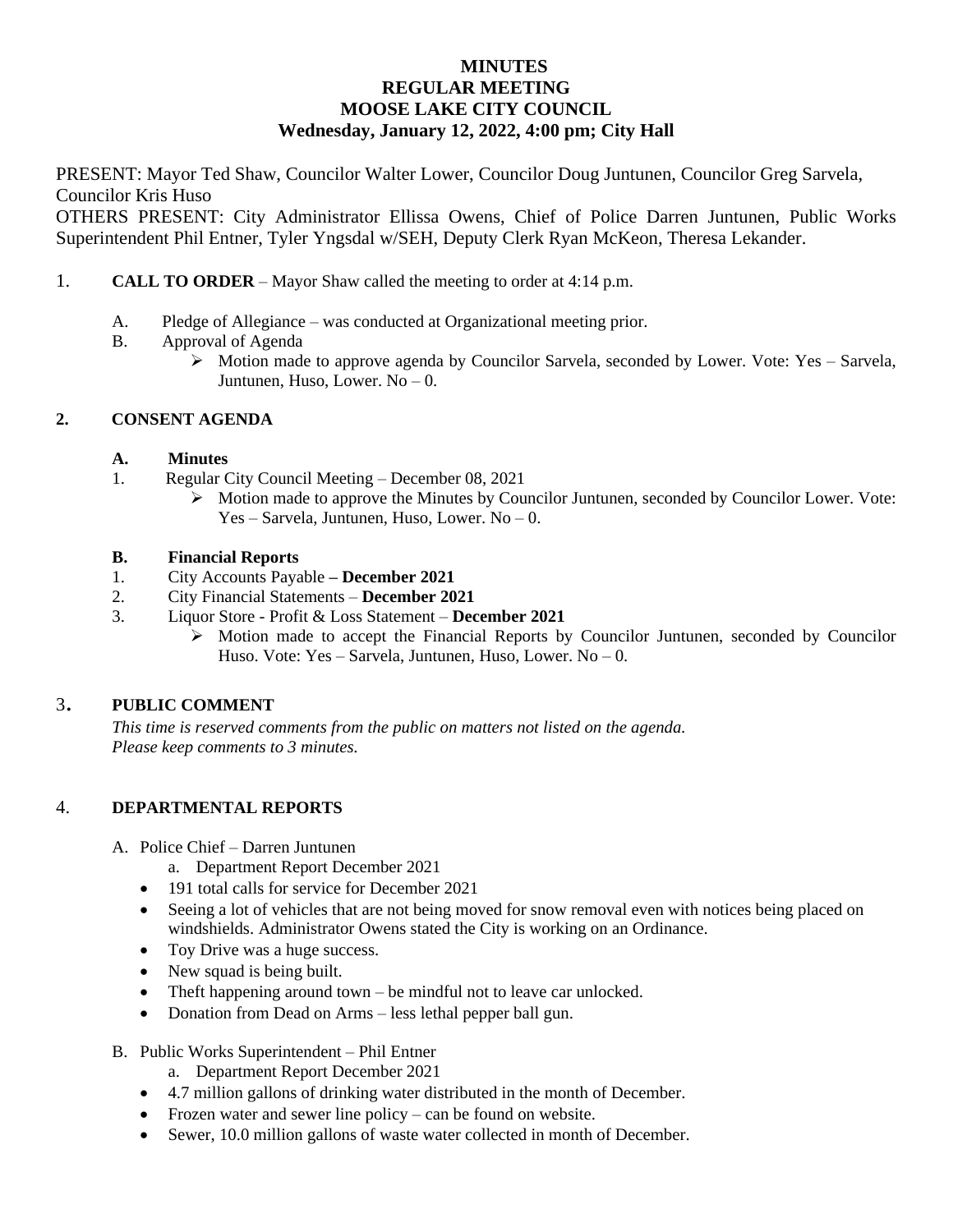- Equipment repair Phil labeled all equipment and how many hours each piece of equipment currently has to be prepared for servicing costs.
- C. Technology / Moose Lake Public Library Administrator Owens
	- a. Department Report December 2021
	- Library Board met planning for a lot of programming; opportunities for the coming summer. Looking to partner with other area libraries for events.
	- Make and Takes currently in process will be posted on Facebook page.
- D. City Engineer
	- a. Monthly Update Meeting Minutes Administrator Owens
	- See attached.
	- Trunk Hwy 73 Phase II initiated planning process looking into additional funding sources.
	- $\bullet$  30% design meeting for 4<sup>th</sup> Street reconstruct project. 60% meeting projected out to be held sometime later this month.
	- Meeting with DOC scheduled on January 18 working on the agenda at this time.
- E. Chamber of Commerce Updates Administrator Owens
	- Board meeting held today, January 12, announced they are postponing annual Chamber dinner due to COVID.
	- Starting planning process for events in 2022 calendar year.
	- Reorganizational meeting will also be happening in the near future.

# 5. **PREVIOUSLY DISCUSSED BUSINESS**

# 6. **NEW BUSINESS**

- A. Conditional Use Permit 4420 Kenwood Ave
	- Request from Theresa Lekander who is present at the meeting. Operating a salon out of her home. Presented to Planning Commission who recommended we grant the Conditional Use Permit.
		- $\triangleright$  Motion made to grant Conditional Use Permit by Councilor Lower, seconded by Councilor Huso. Vote: Yes – Sarvela, Juntunen, Huso, Lower. No – 0.
- B. 2021 Sanitary Sewer Lining Project Pay Application #4, Insituform Technologies USA, LLC
	- $\triangleright$  Motion to approve Pay Application #4 for the amount of \$5741.60 by Councilor Huso, seconded by Councilor Juntunen. Vote: Yes – Sarvela, Juntunen, Huso, Lower. No – 0.
- C. 2021 Sanitary Sewer Lining Project Acceptance
	- $\triangleright$  Motion made to approve 2021 Sanitary Sewer Lining Project by Councilor Sarvela, seconded by Lower. Vote: Yes – Sarvela, Juntunen, Huso, Lower. No – 0.
- D. City of Moose Lake Standard Driveway Detail Public Works Superintendent Phil Entner recommends the three (3) driveway details presented be approved. Tyler Yngsdal w/SEH did elaborate on the three driveways that need to be repaired.
	- $\triangleright$  Motion made to accept the Moose Lake City Standard Driveway Detail by Councilor Huso, seconded by Councilor Lower. Vote: Yes – Sarvela, Juntunen, Huso, Lower. No – 0.
- E. American Rescue Plan Act Fund Allocation Administrator Owens
	- The City will receive \$300,000 as part of this American Rescue Plan Act Fund Allocation. A few eligible uses are defined and pretty strict. Eligible use includes Broadband improvements and Water and Sewer infrastructure improvements. Two scenarios were presented by Administrator Owens.
	- Tyler Yngsdal w/SEH presented info on setting up a GIS system which is used to house infrastructure data, record keeping, parcel and zoning information, hand written notes can be attached to this system,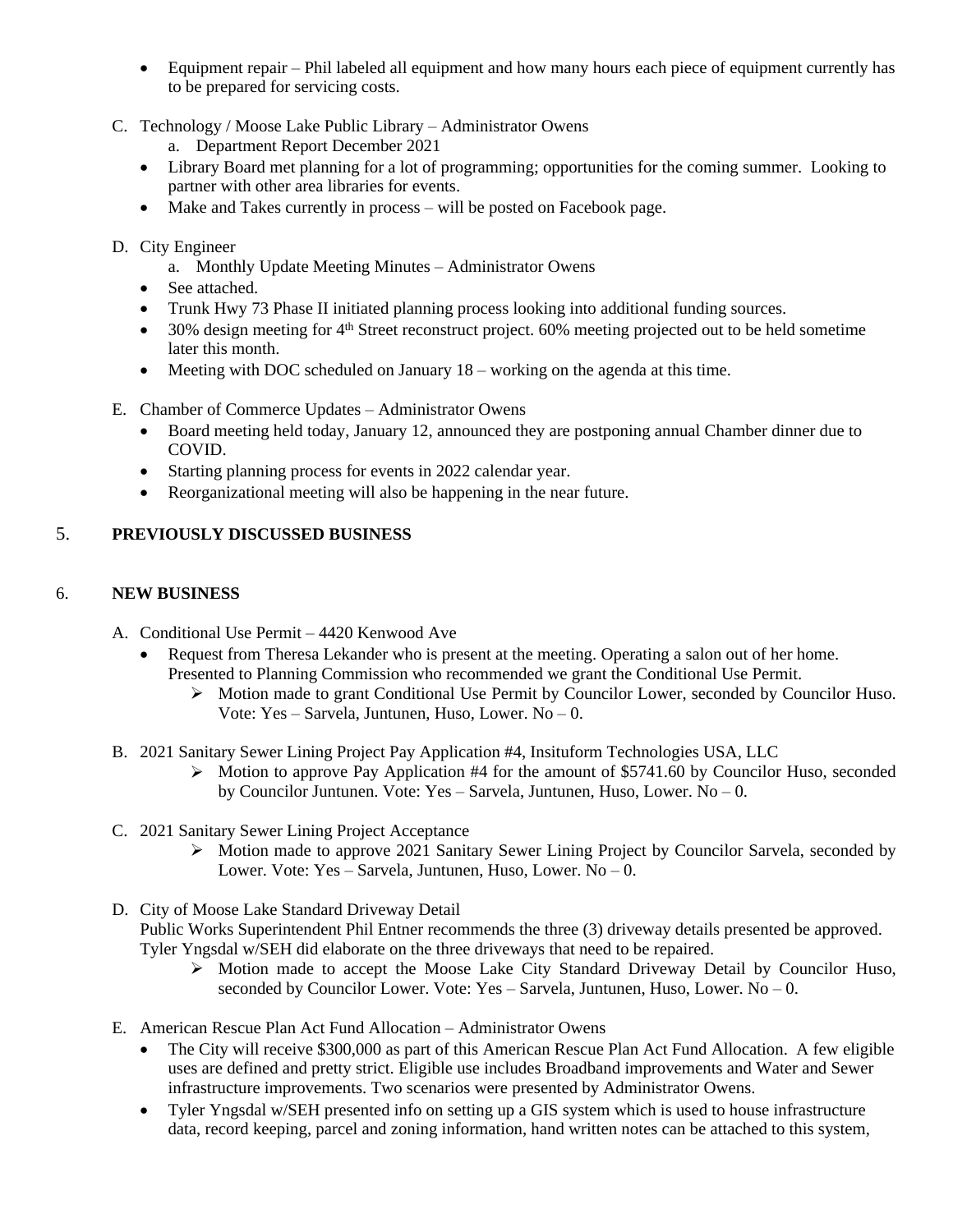etc., whatever the City decides to put into this system. It is also a good staff resource. Complete webbased. Tyler recommends budgeting \$50,000 for this project.

- Consensus given by Council to continue looking into the GIS system.
	- $\triangleright$  Motion made to allocate the \$300,000 for the Sewer Lining Project for 2022 by Councilor Juntunen, seconded by Councilor Lower. Vote: Yes – Sarvela, Juntunen, Huso, Lower. No – 0.
- F. Moose Lake Brewing Company Temporary Off Sale Liquor License
	- $\triangleright$  Motion made to approve the Moose Lake Brewing Company Temporary Off Sale Liquor License by Councilor Lower, seconded by Councilor Juntunen. Vote: Yes – Sarvela, Juntunen, Huso, Lower.  $No = 0$ .
- G. 2022 Tobacco License: Edwards Oil Inc
	- $\triangleright$  Motion made to approve Edwards Oil Inc 2022 Tobacco License by Councilor Juntunen, seconded by Lower. Vote: Yes – Sarvela, Juntunen, Huso, Lower. No – 0.
- H. 2022 City of Moose Lake Fee Schedule
	- $\triangleright$  Motion made to approve the 2022 City of Moose Lake Fee Schedule by Councilor Sarvela, seconded by Juntunen. Vote: Yes – Sarvela, Juntunen, Huso, Lower. No – 0.
- I. Bridge Grinder Quotes
	- Public Works Superintendent Phil Entner presented the two quotes.
		- Motion made to accept the quote from Minnesota Pump Works for the amount of \$40,797.50 by Councilor Juntunen, seconded by Councilor Sarvela. Vote: Yes – Sarvela, Juntunen, Huso, Lower.  $No - 0.$
- J. Mower Quotes

Public Works Superintendent Phil Entner presented the three estimates.

- $\triangleright$  Motion made to accept the bid from The Moose Lake Implement for the amount of \$14,450 by Councilor Lower, seconded by Councilor Juntunen. Vote: Yes – Sarvela, Juntunen, Huso, Lower.  $No - 0$ .
- K. Moose Lake Police Department: Police Investigator Position Chief of Police Darren Juntunen reviewed this position with the Council which would be an additional \$1.50/hour for an existing officer.
	- Motion made to approve the new Police Investigator Position by Councilor Sarvela, seconded by Councilor Huso. Vote: Yes – Sarvela, Juntunen, Huso, Lower. No – 0.
- L. City Superintendent Position
	- Mayor Shaw would like to do a desktop study. A lot of duties have fallen upon the Public Works Superintendent. Mayor Shaw would like to have this person be the point of contact with Water and Light Commission. When this study is complete it will be presented to the Personnel Committee before the City Council. Administrator Owens is also in favor of looking into this position.
	- Majority consensus given by Council to continue to pursue this position; Yes Juntunen, Huso, Lower. No – Sarvela.

M. Safety Committee

- Administrator Owens stated we were advised to establish this committee by League of MN Cities. Public Works Superintendent Phil Entner will be heading this committee; Chief of Police Darren Juntunen, Mayor Shaw and Administrator Owens would also be on this committee.
	- Motion made to approve the development of a Safety Committee by Councilor Huso, seconded by Councilor Juntunen. Vote: Yes – Sarvela, Juntunen, Huso, Lower. No – 0.
- N. City of Moose Lake Ordinance No. 166 Certificate of Inflow & Infiltration (I&I) Compliance First reading, informational only.
- O. City of Moose Lake Ordinance No. 167 Tobacco Ordinance